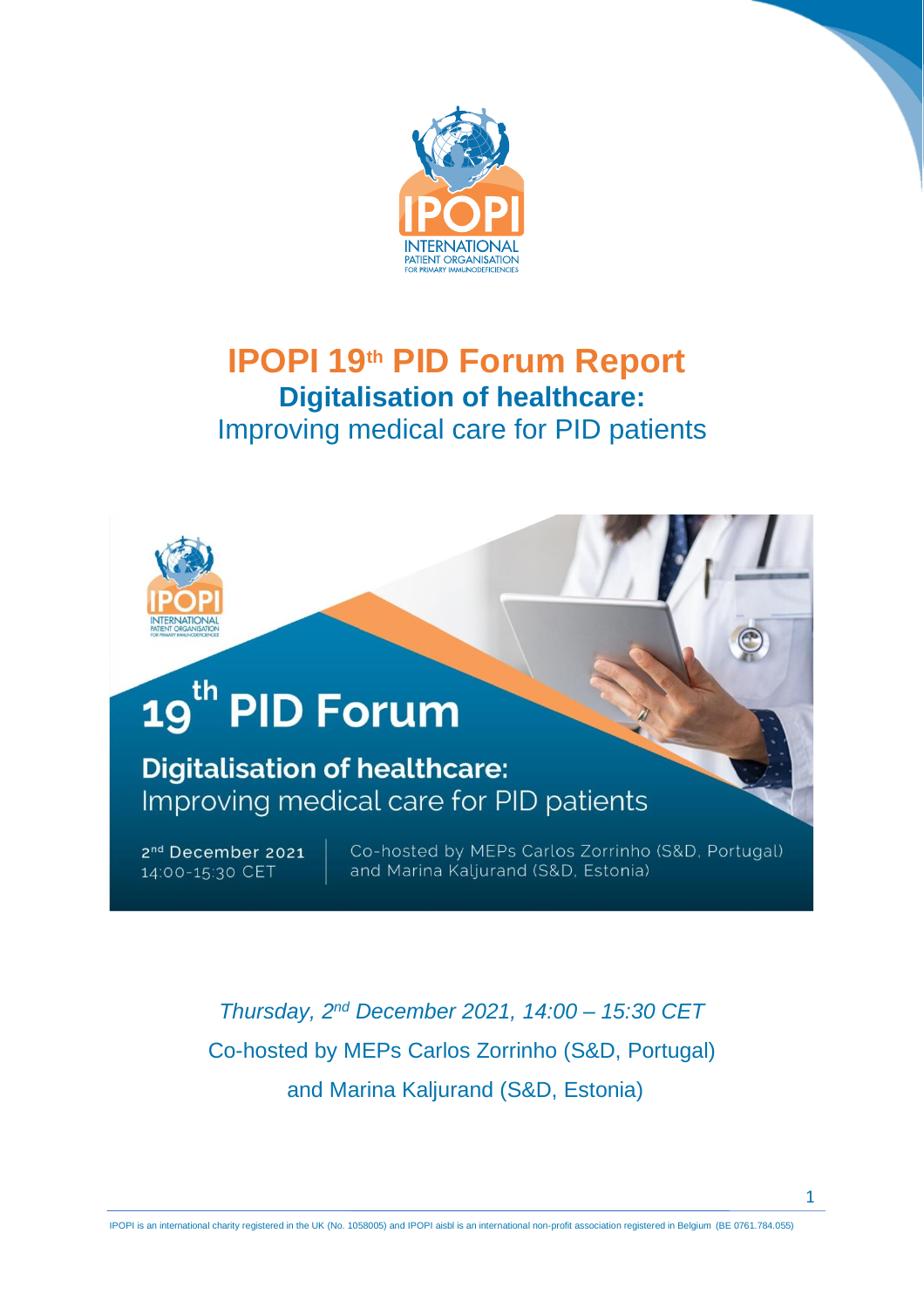

# **Introduction**

On 2<sup>nd</sup> December 2021, the International Patient Organisation for Primary Immunodeficiencies (IPOPI) organised its 19<sup>th</sup> PID Forum titled "Digitalisation of healthcare: Improving medical care for PID **patients**". The online event was co-hosted by Members of the European Parliament (MEPs) **Carlos Zorrinho (S&D, Portugal) and Marina Kaljurand (S&D, Estonia)**, and moderated by **Mr Johan Prevot,** Executive Director, **together with Ms Martine Pergent**, President of the board of IPOPI.

During the event, participants analysed the current status of digitalisation of the healthcare for primary immunodeficiency (PID) patients in the EU and how the digital initiatives of the European Commission provide an opportunity to make treatments more accessible to patients, improve their everyday life with digital tools and how digitalisation could help both medical providers and research and innovation in the field of rare diseases. The expert speakers presented their views on the policy developments and provided recommendations on what needs to be done at EU level in order to tackle the existing policy challenges. **The outcome of these discussions will be used in the development of policy recommendations.**

The event was marked by MEPs Carlos Zorrinho (S&D, Portugal) and Marina Kaljurand (S&D, Estonia) confirming their political support to the PID community when it comes to promoting their needs regarding digitalisation.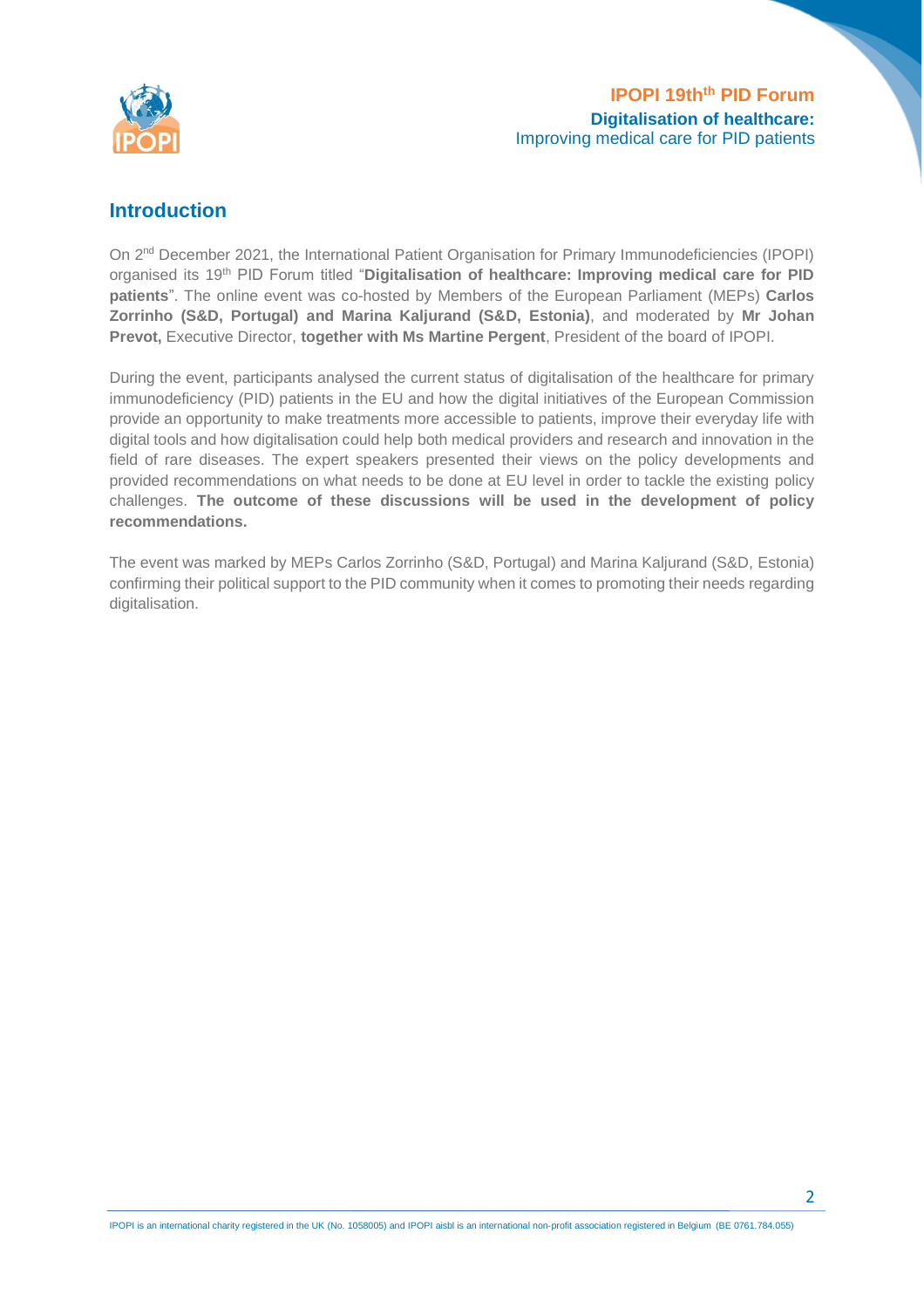

#### **Welcome & Opening Remarks**



**Opening the 19 th PID Forum, MEP Carlos Zorrinho (S&D, Portugal)** welcomed all speakers and participants and expressed his delight to be able to continue to support the PID patient community. Mr Zorrinho remarked that when he co-hosted the 6<sup>th</sup> PID Forum in 2015, which launched the principles of care for primary [immunodeficiencies,](https://ipopi.org/wp-content/uploads/2017/09/IPOPI-Principles-of-Care-Implementation-Package_web.pdf) he especially endorsed the third principle: the need for trans-national and transinstitutional collaboration in scientific research. In the

field of healthcare, digitalisation has a big role to play in international collaboration, especially facing the reality of limited patient populations and data – which is the case for primary immunodeficiencies. He pointed out that the increasing discussions at EU level on digitalisation come rather timely and that the Europe fit for the digital age initiative and the upcoming EU Health Data Space proposal, which are expected in 2022, would be cornerstones in leveraging the benefits of digitalisation for rare disease patients.

He pointed out that digitalisation is not just about the large-scale collaborations – it's also about everyday life. Digital tools and health services can improve the daily life of patients through things like remote consultations, better communication with physicians, and easier symptom tracking.

Further, Mr Zorrinho linked the PID Principles of Care from 2015 to his following point: primary immune deficiencies are recognised as rare conditions and data is scarce, although many countries across the EU and worldwide have implemented registries for PIDs. He said he is aware that on one side exchange of information can lead to interdisciplinary research on rare diseases but on the other, there are several barriers – such as a lack of interoperability and fragmentation of health data. He concluded by stating that he recognises it is now the moment when the policymakers need to hear from the patients and healthcare professionals about the concrete benefits of digitalisation and understand how this can be reflected in concrete policies.

**Mr Johan Prevot**, moderating the event, took the floor to thank MEP Zorrinho for his longstanding support of the PID community and a number of previous PID Forums, as well as for his work with IPOPI on both the EU and national level.

Following Mr Zorrinho's note on interoperability of data, Mr Prevot reminded the audience that Screen4Rare – a multi-stakeholder initiative, led by IPOPI, the International Society for Neonatal Screening (ISNS) and



the European Society for Immunodeficiencies (ESID), teamed up with ERN Rita and MetabERN to create a platform on new-born screening for rare diseases, and its third workstream will specifically look into registries and support interoperability of data. Mr. Prevot then introduced the current relevant EU initiatives: A "Europe fit for the digital age" is one of the six political priorities of the European Commission for the 2019-2024 mandate, and this has led digitalisation of healthcare to be increasingly discussed by policymakers. The overarching eHealth Strategy has arisen from this discussion and IPOPI welcomes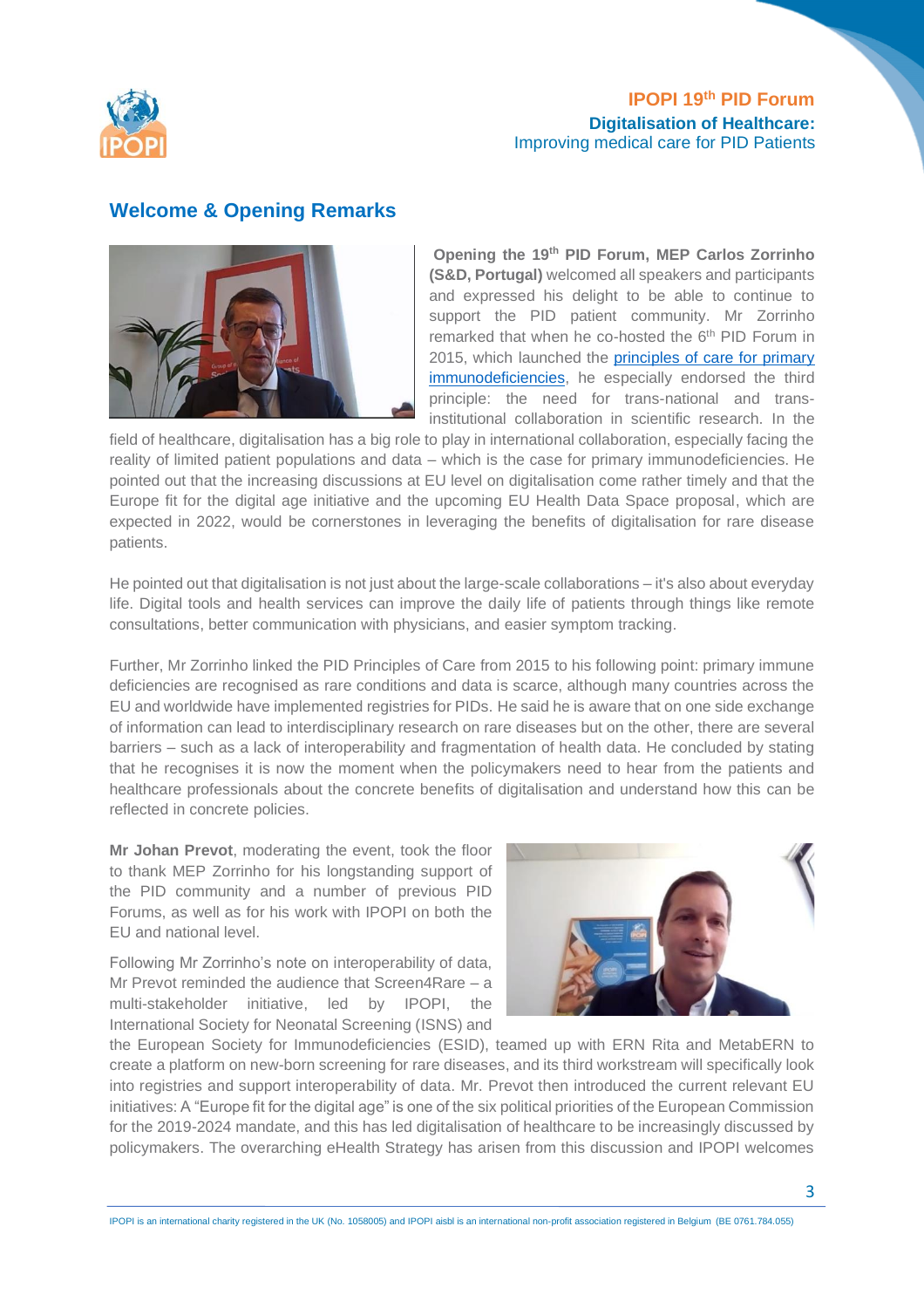

this initiative, as PID patients belong among those who can fairly benefit from well digitalised healthcare system.

Mr Prevot emphasised that the nature of primary immunodeficiencies calls for novel tools and methods to facilitate everyday activities linked to patients' diagnosis & treatment, as well as increased research and development capabilities. Individually, digital tools can allow patients to easily keep track of their treatments, day-to-day symptoms, medication, contacts, and have quick access to their most important documentation. On a larger scale, the establishment of broad-scope registries and the effective exchange of relevant data can facilitate telemedicine and remote monitoring, as well as foster interdisciplinary research on rare diseases. As such, digitalisation is truly present at every step of PID care – from daily symptom tracking to global research initiatives.

# **Setting the scene: PIDs and digitalisation of healthcare**

**Ms Martine Pergent**, President of IPOPI, began by thanking IPOPI's partners who made this event possible, CSL Behring, Grifols and Takeda. She provided insights into the specificities of PIDs, as diseases that occur when components of the immune system are not working properly. Fortunately, she explained that digitalisation of healthcare has the potential to improve patients' lives in many aspects. Globally, digital health is gaining momentum as it can improve access to



healthcare, provide more personalised healthcare for patients, improve the quality of care, and optimise the healthcare systems.

Ms Pergent introduced the EU's ambition for 2030: to empower businesses and people in a humancentred, sustainable and more prosperous digital future via the EU Digital Strategy, as well put the Strategy in the context of one of the European Commission's 6 priorities for 2019-2024 – Europe fit for digital age. This agenda looks into strengthening EU's digital sovereignty and to set its own standards, rather than following those of others, with a clear focus on data, technology, and infrastructure. The first initiatives related to this include the creation of the EU Health Data Space.

She further pointed out that there are still inequalities in terms of access of citizens to the benefits of digitalisation across EU Member States. It is necessary for the experts to share their best practices internationally. A big role in the cooperation is played by data flow, which can be accelerated by the patients themselves when using different tool for tracking their fitness goals, monitoring ongoing conditions, learning about the care, searching for information, etc.

Finally, Ms Pergent highlighted the opportunities brough by the following EU initiatives: a proposal for a Regulation on EU Health Data Space that will come in early 2022, and the revision of the Cross-Border Healthcare Directive, including the provisions on the European Reference Networks, that both have a great potential to contribute to much needed international collaboration and provision of better care and daily life to the PID patients.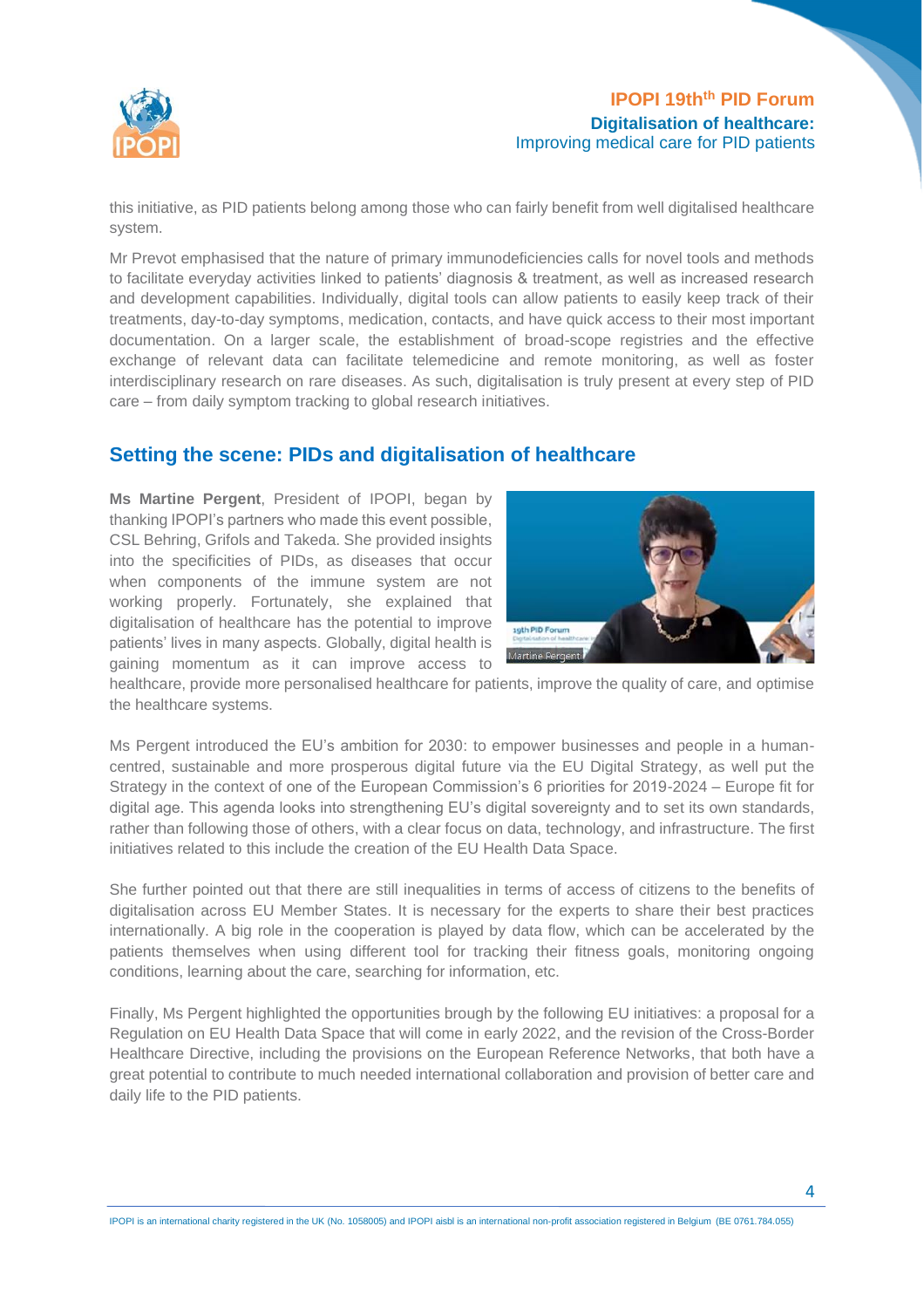

# **The potential of digitalisation…**

The event continued with a series of contributions from three experts on digitalisation and rare diseases from across the world. Mr Prevot introduced a speakers' panel, whose objective was to examine the potential of digitalisation in various areas of research and cooperation. The panellists especially focused on data availability and highlighted the obstacles put in place by the existing data protection regulation and other policies.

# **…(1) for epidemiology and research**

**Professor Mikko Seppänen** from Helsinki University Hospital spotlighted how epidemiology and research can be improved with digitalisation in terms of quality data flow – his main question was: "Is the General Data Protection Regulation (GDPR) protecting rare disease patients to death?"



Professor Seppänen first reminded the audience that healthcare data is always of a highly sensitive nature, as it overlaps with human rights to privacy and conflicts other rights related to health. He believes, however, that human rights are inseparable and thus no one right should be emphasised over others. The GDPR attempted to find a balance between these rights, but its principles are not optimal in the field of rare diseases. He sees the main problem in the lack of any special rights

for healthcare data collection, storage and analysis. Currently, the time and specified purposes for which patient data can be stored are very limited. Another issue is the strict requirements for patient consent that cannot always be met in the case of medical information.

He expressed his professional opinion that the GDPR needs special concessions in rules that govern data on rare occurrences in healthcare, while patients and patient organisations should have a pivotal role in designing safeguards against hurtful use of data.

# **…(2) for global cooperation**

**Professor Nicholas Rider** from Texas Baylor College of Medicine and the Texas Children's Hospital followed with his views on the possibilities opened by global cooperation and the need to have appropriate data. One of the main goals of digitalisation is the creation of interoperable learning health systems serving patients. The lack of interoperability is, according to him, caused by the fact that the existing systems are not connected to one another, not enabled to utilise real-world data,



and are not designed for analytics. He believes that other factors causing the challenges lie in culture and workflow – there are differences in referral practices, expertise, languages, available services and testing.

He stressed that the solution comes from standardisation. Datasets should include patient and phenotype descriptions, workflows, data governance, diagnostic evaluations, longitudinal monitoring, available resources, and lie in the front-end processing while analysed at back-end, as opposed to the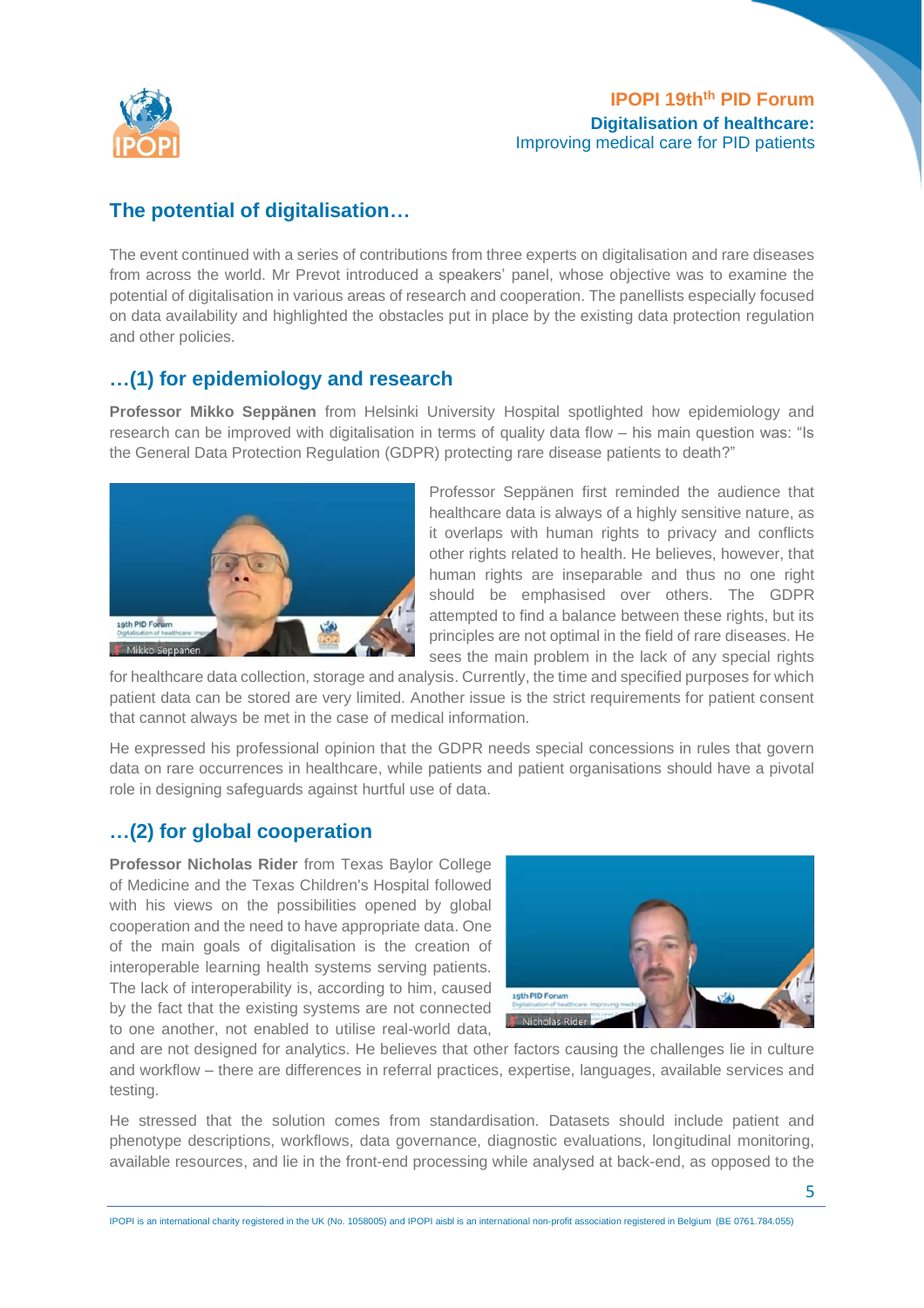

current scheme of back-end processing of unstructured information. Cooperation is essential – quality and comfortable healthcare can be delivered only when data is shared globally – for this purpose Professor Rider suggested the creation of a global registry. For that, terminology of relevance to PID patients must be refined, HER data capture improved, and resource sharing enabled.

# **…(3) for the use of semantic web and FAIRification in rare disease registries**



**Professor Mark Little** from Trinity College Dublin completed the panel with his video message on the use of semantic web and data FAIRification in rare disease in the context of the European Reference Networks (ERNs). Professor Little first provided the example of the ERN Clinical Patient Management System, which is a mean of providing expert care to patients with rare disease across Europe and collecting patient data. However, the user interface is not very user-friendly, and

it has not yet met its goals of building a centralised data server for collaboration because of the variances in types of data.

Most rare disease data already exists in small established regional registries. Accessing these at scale is an important step towards utilising the digitalisation of these healthcare records. The much-needed interoperability of data requires using harmonised terminology, data of same quality, etc. Semantic web has the potential to analyse all data on the internet based on a defined purpose.

His second example was the FAIRVASC registry, which was built as an interoperable registry aggregating the data of seven registries for vasculitis across Europe. Using FAIR (findable, accessible, interoperable, reusable) data at the aggregated level to protect patient privacy has so far provided initial success in researching and treating vasculitis. However, Professor Little ended by emphasising the acute need for sustainable funding. Currently, EU funding for FAIRVASC is set to end in two years, as is the case for many innovative projects such as this one. To be fully successful and ensure longevity, there needs to be long term investment from the EU.

# **Panel discussion on digitalisation and PID medical care**

To expand upon the presentations, Ms Martine Pergent led a panel discussion with Dr Nizar Mahlaoui, Mr Friedolin Strauss, and Professor Isabelle Meyts.

**Dr Mahlaoui** (Unité d'Immuno-Hématologie & Rhumatologie pédiatrique, Hôpital Universitaire Necker-Enfants Malades, Assistance Publique-Hôpitaux de Paris (AP-HP)) described the changes in healthcare practice he has witnessed over the last two pandemic years. Indeed, the expedited transition to digital methods demonstrated how unprepared the system was to share data securely and transparently with patients. Unfortunately, this meant that patients and practitioners



occasionally used methods of communication such as unsecured emails, leave them susceptible to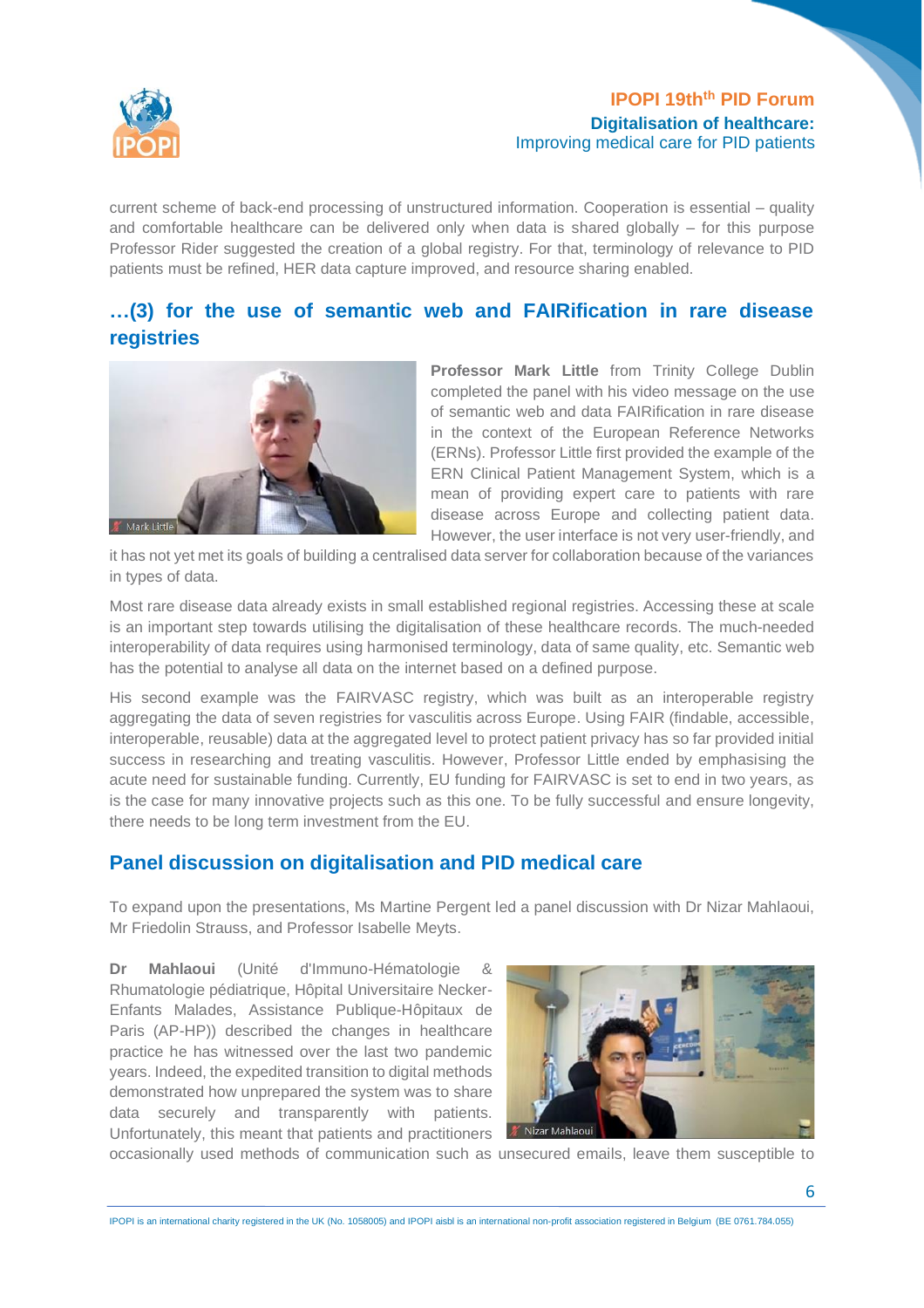

hacking and data leaks. He emphasised the need to find accessible and simple ways of communicating with patients.



**Mr Friedolin Strauss**, patient representative, furthered this sentiment by describing the difficulty patients have with digital tools from two angles: first, that the current digital tools are not intended for easy data access and sharing; and second, that privacy and security are currently difficult to understand and limit. Without having control over his own data, he has faced difficulties with knowing who needs to know what and how to ensure security. Additionally, he has attempted to "self-

digitalise" his data onto a USB drive to be able to better share and utilise it. However, the level of technological knowledge and time involved in this made it inaccessible to many – patients should not need expert knowledge to access their data – and the company no longer supports the device.

This difficulty – in giving fair access but also using data effectively for care and research, was expanded upon by **Professor Isabelle Meyts** (Professor in Faculty of Medicine KU Leuven, Head of Inborn Errors of Immunity Unit). Prof. Meyts highlighted the potential for digital tools to make a significant difference for patients with PIDs by identifying patients before they have irreversible damage. To create tools capable of this, data needs to be shared across borders and interoperable. She stated that, while



the EU still has a long way to go in terms of achieving this fair access, the current momentum is significant, and she believes we could be on the right track to building infrastructure that utilises data in a way that creates and finds solutions for patients.

All of the speakers and panellists were then invited back to the virtual stage to discuss questions, again underlining the main concepts featured throughout the event: the need for **interoperable, reliable, and qualitative data** that is **transparent and patient-centred.** Indeed, questions revolved around how to leverage telehealth, improve global collaboration and intentionally use data.

# **Speakers' policy recommendations**

At the end of their interventions experts provided one key policy recommendation to better harness the potential of digital for PIDs. These policy recommendations will guide further advocacy efforts and provide a baseline for MEPs to consider as they engage with the many upcoming relevant policies. They can be categorised into three main themes:

#### *1. Fund research and development*

Research and development are important for the PID community because they can increase the ability to give a timely diagnosis and avoid unnecessary, repeated procedures or preventable comorbidities, as well as identify best treatment pathways.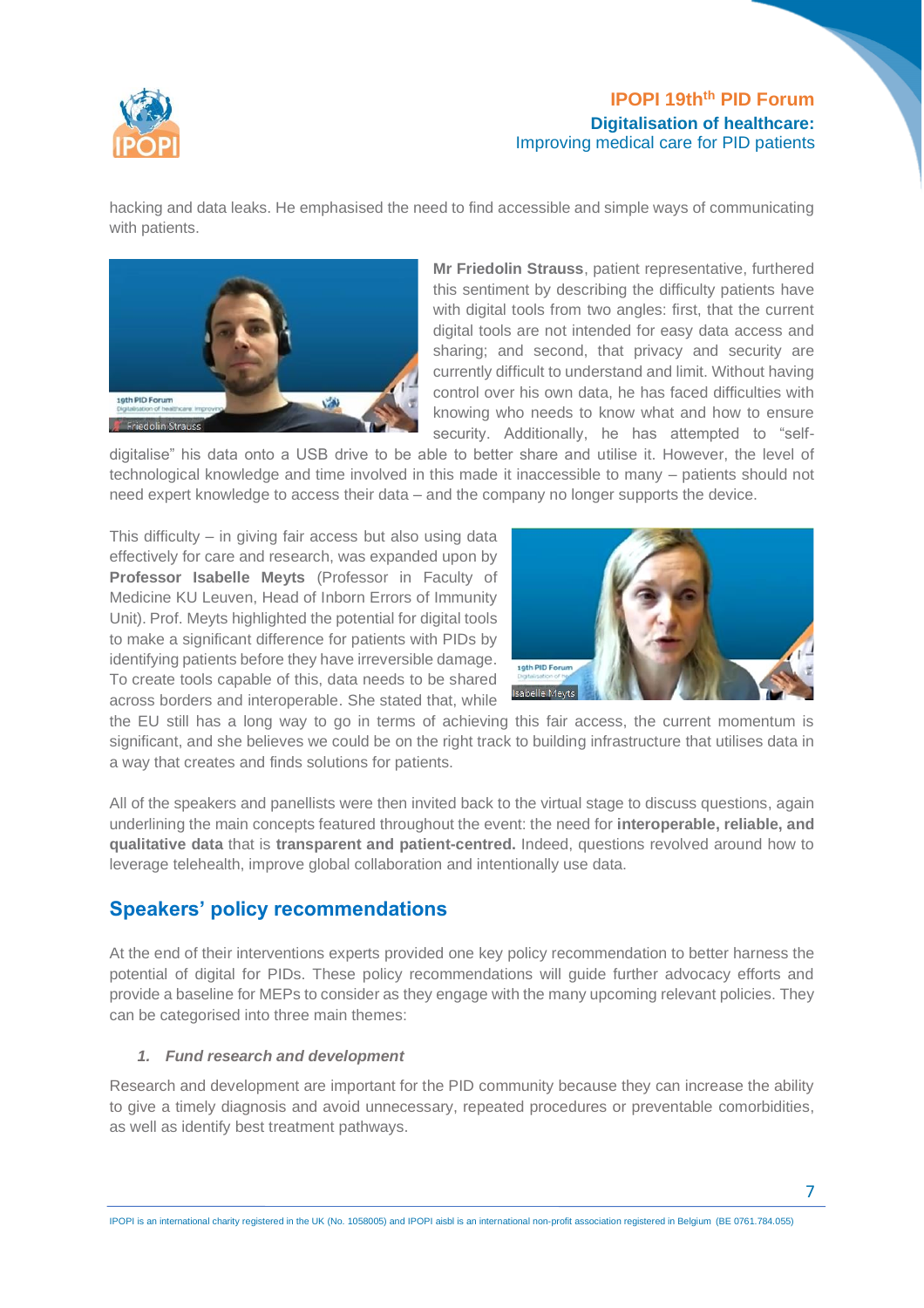

The European Commission is called to increase funding into the research into the **development** and **implementation** of easy and secure digital tools, including:

- o Utilising AI to enhance and expedite diagnosis
- o Utilising digital solutions for ad hoc treatment development
- o Incorporating analysis of electronic medical records into care practice

#### *2. Increase the ability for cross-country knowledge sharing*

Knowledge sharing is crucial for rare disease and PID patients due to the relatively limited amounts of data and research regarding PIDs. This exacerbates the need to collectively build knowledge. Data and experience must be shared to effectively innovate and find solutions.

EU Institutions should continue to support knowledge sharing and collaboration by:

- o Expanding support for **methods for accessing regional data systems** to assist European Reference Network Clinical Patient Monitoring Systems' functioning and ability to conduct rare disease research
- o **Adapting the General Data Protection Regulation** to have special concessions and rules to govern rare occurrences in healthcare and research (such as indefinite storage and acceptance of broad consent)

#### *3. Ensure patients are centred in decision-making and care*

Including patients in the core of the legislative process is necessary to both build trust as well as optimal solutions. Involving patients in the legislative discussions will ensure the community's needs are well met.

EU institutions must ensure patients play a central role in digitalisation of their health by:

- o **Incorporating patient representatives into registry steering committees** with decision-making roles
- o Mandating that the healthcare systems allow **patients to easily access their own health** and share it in a standard format
- o Being intentional in the use of digital tools for PIDs, ensuring that tools are not biased and **account for the risks and limitations** of data sharing